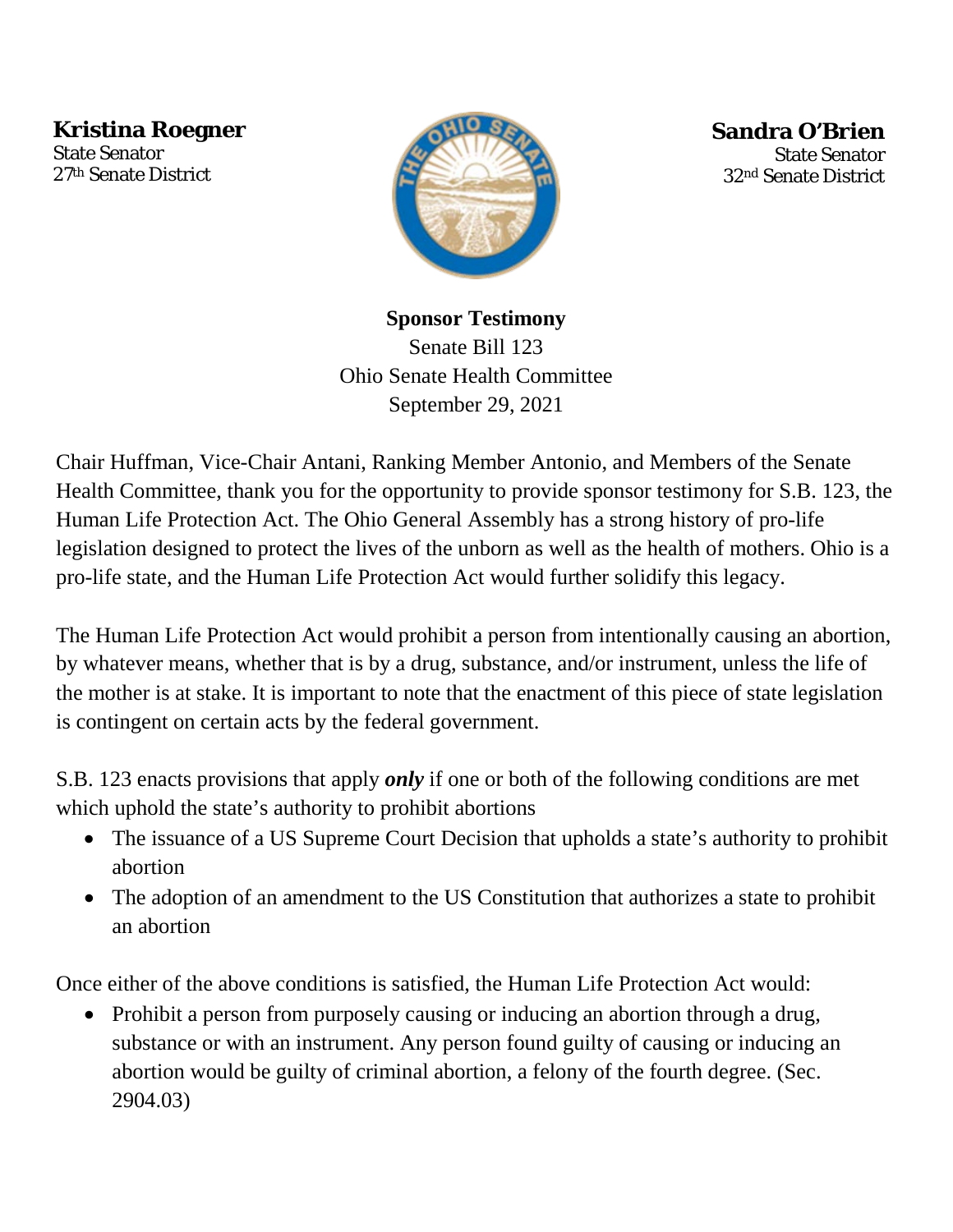- Prohibit a person that would "purposely take the life of a child born by attempted abortion, who is alive when removed from the uterus of the pregnant woman". Killing a child after they are born alive would be a first-degree felony. (Sec 2904.05)
- Prohibit a person from selling, distributing, any drugs medicine, instrument or device if they have reasonable cause to believe that these items would be used for an abortion or if the recipient intends to use them to cause an abortion. Promoting an abortion would be a first-degree misdemeanor. (Sec 2904.04)

The bill does include an exemption if the physician determines the "abortion was necessary to prevent the death of the pregnant woman or a serious risk of the substantial and irreversible impairment of a major bodily function of the pregnant woman"<sup>[1](#page-1-0)</sup>. If this is indeed the case, and there is not an immediate medical emergency, the physician must comply with the following:

- Certify in writing that the abortion is necessary to prevent death or substantial impairment of the mother.
- Obtain written certification from a different physician that the abortion is necessary (Second opinion)
- Attempt to perform the abortion in a manner that provides the highest chances of survival for the unborn child – unless that method would seriously harm or cause the death of the mother.
- Certify in writing the available methods and why the chosen method was selected.
- Arrange for the attendance of at least one other physician to be present and provide immediate medical care for the child as soon as the child is delivered.

Please note, in section 2904.22 of S.B. 123 "A woman on whom an abortion was induced or attempted shall be immune from prosecution…." In fact, a woman on whom an abortion was performed in violation of S.B. 123 "may file a civil action for the wrongful death of her unborn child if the violation was a proximate cause of the death of her unborn child"<sup>[2](#page-1-1)</sup>. If the woman prevails, she shall receive damages in the amount of \$10,000 or another determined amount as well as court costs and reasonable attorney's fees. Likewise, if the defendant prevails, the defendant shall be awarded reasonable attorney fees and court costs.

 $1 \text{ https://search-prod.is.state.oh.us/solarapi/v1/general}$  assembly  $134/bills/sb123/IN/00/sb123$  00 IN?format=pdf (section 2901.031)

<span id="page-1-1"></span><span id="page-1-0"></span> $^2$  [https://search-prod.lis.state.oh.us/solarapi/v1/general\\_assembly\\_134/bills/sb123/IN/00/sb123\\_00\\_IN?format=pdf](https://search-prod.lis.state.oh.us/solarapi/v1/general_assembly_134/bills/sb123/IN/00/sb123_00_IN?format=pdf) (section 2904.35)